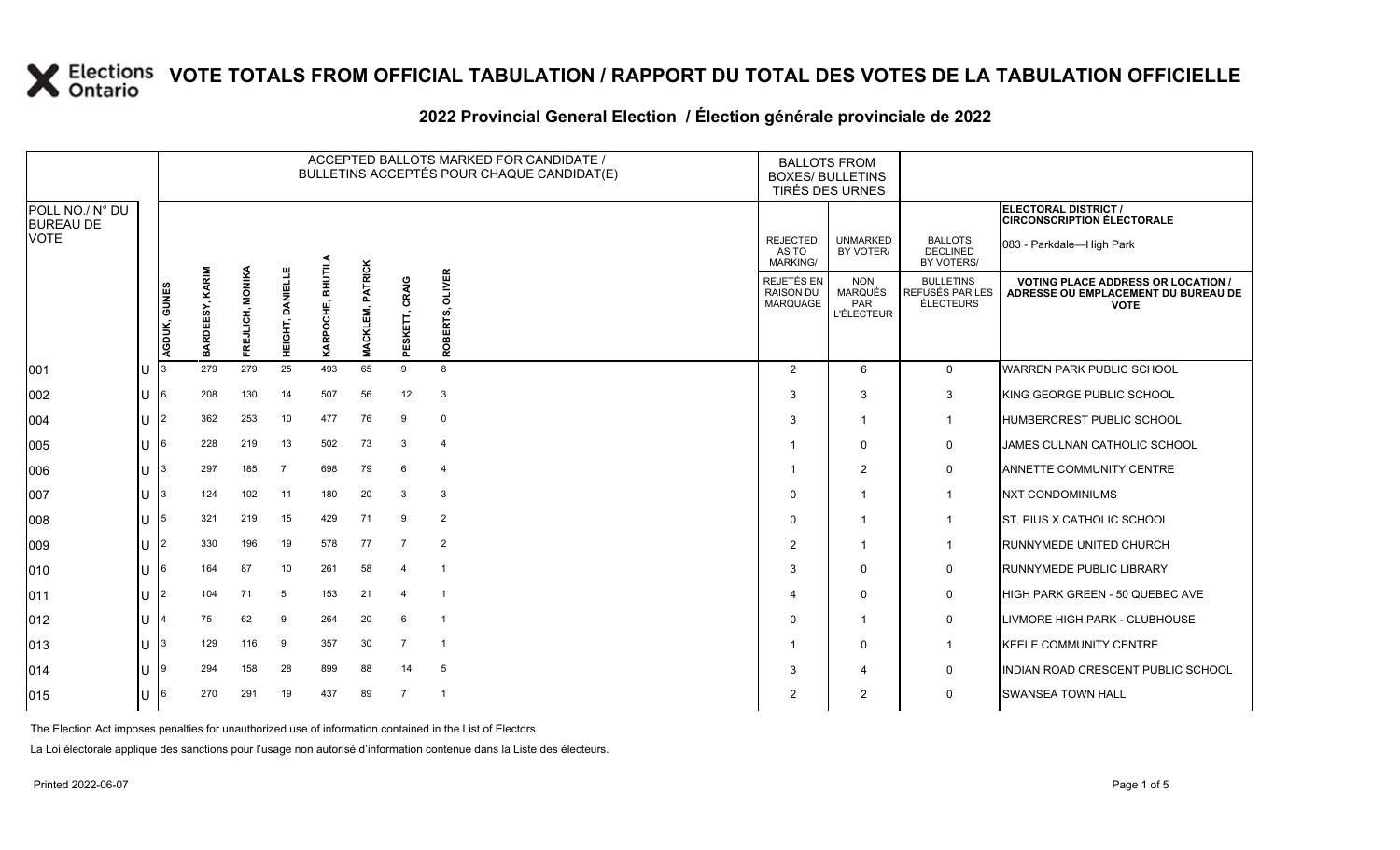### **2022 Provincial General Election / Élection générale provinciale de 2022**

|                                     |     |                | ACCEPTED BALLOTS MARKED FOR CANDIDATE /<br>BULLETINS ACCEPTÉS POUR CHAQUE CANDIDAT(E) |                  |                    |                                |                                   |                   |                           |                                             | <b>BALLOTS FROM</b><br><b>BOXES/ BULLETINS</b><br>TIRÉS DES URNES |                                                  |                                                                                                 |
|-------------------------------------|-----|----------------|---------------------------------------------------------------------------------------|------------------|--------------------|--------------------------------|-----------------------------------|-------------------|---------------------------|---------------------------------------------|-------------------------------------------------------------------|--------------------------------------------------|-------------------------------------------------------------------------------------------------|
| POLL NO./ N° DU<br><b>BUREAU DE</b> |     |                |                                                                                       |                  |                    |                                |                                   |                   |                           |                                             |                                                                   |                                                  | ELECTORAL DISTRICT /<br><b>CIRCONSCRIPTION ÉLECTORALE</b>                                       |
| <b>VOTE</b>                         |     |                |                                                                                       |                  |                    |                                |                                   |                   |                           | <b>REJECTED</b><br>AS TO<br><b>MARKING/</b> | <b>UNMARKED</b><br>BY VOTER/                                      | <b>BALLOTS</b><br><b>DECLINED</b><br>BY VOTERS/  | 083 - Parkdale—High Park                                                                        |
|                                     |     | AGDUK, GUNES   | BARDEESY, KARIM                                                                       | FREJLICH, MONIKA | DANIELLE<br>неснт, | <b>BHUTIL</b><br>шî<br>KARPOCH | <b>PATRICK</b><br><b>MACKLEM,</b> | CRAIG<br>PESKETT, | <b>OLIVER</b><br>ROBERTS, | REJETÉS EN<br><b>RAISON DU</b><br>MARQUAGE  | <b>NON</b><br><b>MARQUÉS</b><br>PAR<br><b>L'ÉLECTEUR</b>          | <b>BULLETINS</b><br>REFUSÉS PAR LES<br>ÉLECTEURS | <b>VOTING PLACE ADDRESS OR LOCATION /</b><br>ADRESSE OU EMPLACEMENT DU BUREAU DE<br><b>VOTE</b> |
| $ 016\rangle$                       | ΠJ  |                | 270                                                                                   | 301              | 25                 | 476                            | 86                                | 19                | 8                         | $\Omega$                                    | $\overline{4}$                                                    | $\overline{1}$                                   | SWANSEA PUBLIC SCHOOL                                                                           |
| 017                                 | lu  | 13             | 298                                                                                   | 170              | 22                 | 733                            | 95                                | 21                | $\overline{2}$            | $\Omega$                                    | $\Omega$                                                          | 2                                                | <b>ST. JOAN OF ARC CATHOLIC CHURCH</b>                                                          |
| 018                                 | Ш   |                | 230                                                                                   | 161              | 19                 | 644                            | 93                                | 17                | 2                         | 3                                           | $\overline{4}$                                                    | $\overline{2}$                                   | <b>HOWARD PUBLIC SCHOOL</b>                                                                     |
| 019                                 | ΠT  |                | 250                                                                                   | 97               | 8                  | 602                            | 109                               | 19                | $\overline{\mathbf{1}}$   | $\Omega$                                    | 3                                                                 | $\mathsf{O}$                                     | <b>ST. VINCENT DE PAUL CATHOLIC CHURCH</b>                                                      |
| 020                                 | IU. |                | 185                                                                                   | 114              | 14                 | 556                            | 96                                | 11                | $\overline{2}$            |                                             | 3                                                                 | $\overline{2}$                                   | <b>ST. VINCENT DE PAUL CATHOLIC SCHOOL</b>                                                      |
| 021                                 | lU  | 9              | 189                                                                                   | 118              | 19                 | 626                            | 75                                | 11                | 2                         |                                             | 3                                                                 | $\overline{1}$                                   | <b>GARDEN AVENUE PUBLIC SCHOOL</b>                                                              |
| 022                                 | lu  | 5              | 171                                                                                   | 100              | 11                 | 582                            | 50                                | 12                | $5\phantom{.0}$           |                                             | 3                                                                 | $\overline{1}$                                   | <b>PARKDALE PUBLIC SCHOOL</b>                                                                   |
| 023                                 | lu  | 17             | 161                                                                                   | 117              | 18                 | 645                            | 36                                | 17                | 8                         | 3                                           | 3                                                                 | $\mathbf 0$                                      | <b>HOLY FAMILY CATHOLIC SCHOOL</b>                                                              |
| 024                                 | Ш   | 12             | 140                                                                                   | 103              | 10                 | 498                            | 39                                | 4                 | -1                        |                                             | 2                                                                 | -1                                               | <b>IMASARYK-COWAN COMMUNITY CENTRE</b>                                                          |
| 025                                 | Ш   | 8              | 157                                                                                   | 105              | 12                 | 479                            | 30                                | 6                 | 5                         | $\Omega$                                    | $\mathbf 0$                                                       | 2                                                | QUEEN VICTORIA PUBLIC SCHOOL                                                                    |
| 026                                 | IП  | 6              | 124                                                                                   | 71               | 11                 | 418                            | 43                                | 4                 | $\mathbf 0$               | $\overline{2}$                              | 3                                                                 | -1                                               | <b>PARKDALE UNITED CHURCH</b>                                                                   |
| 027                                 | Ш   | $\Omega$       | 11                                                                                    | 24               | 3                  | 47                             | $\overline{2}$                    | 6                 | $\overline{\phantom{0}}$  | $\Omega$                                    | $\mathbf 0$                                                       | $\mathsf{O}$                                     | 45 OAKMOUNT RD                                                                                  |
| 028                                 | lU  | $\overline{2}$ | 26                                                                                    | 36               | $\overline{4}$     | 68                             | 9                                 |                   | $\mathbf 0$               | $\Omega$                                    | $\mathbf 0$                                                       | $\mathbf 0$                                      | 45 OAKMOUNT RD                                                                                  |
| 400                                 | lu  |                | 45                                                                                    | 34               | $\overline{7}$     | 50                             | 6                                 | $\Omega$          | 3                         |                                             | $\Omega$                                                          | $\mathbf 0$                                      | 100 HIGH PARK AVE                                                                               |

The Election Act imposes penalties for unauthorized use of information contained in the List of Electors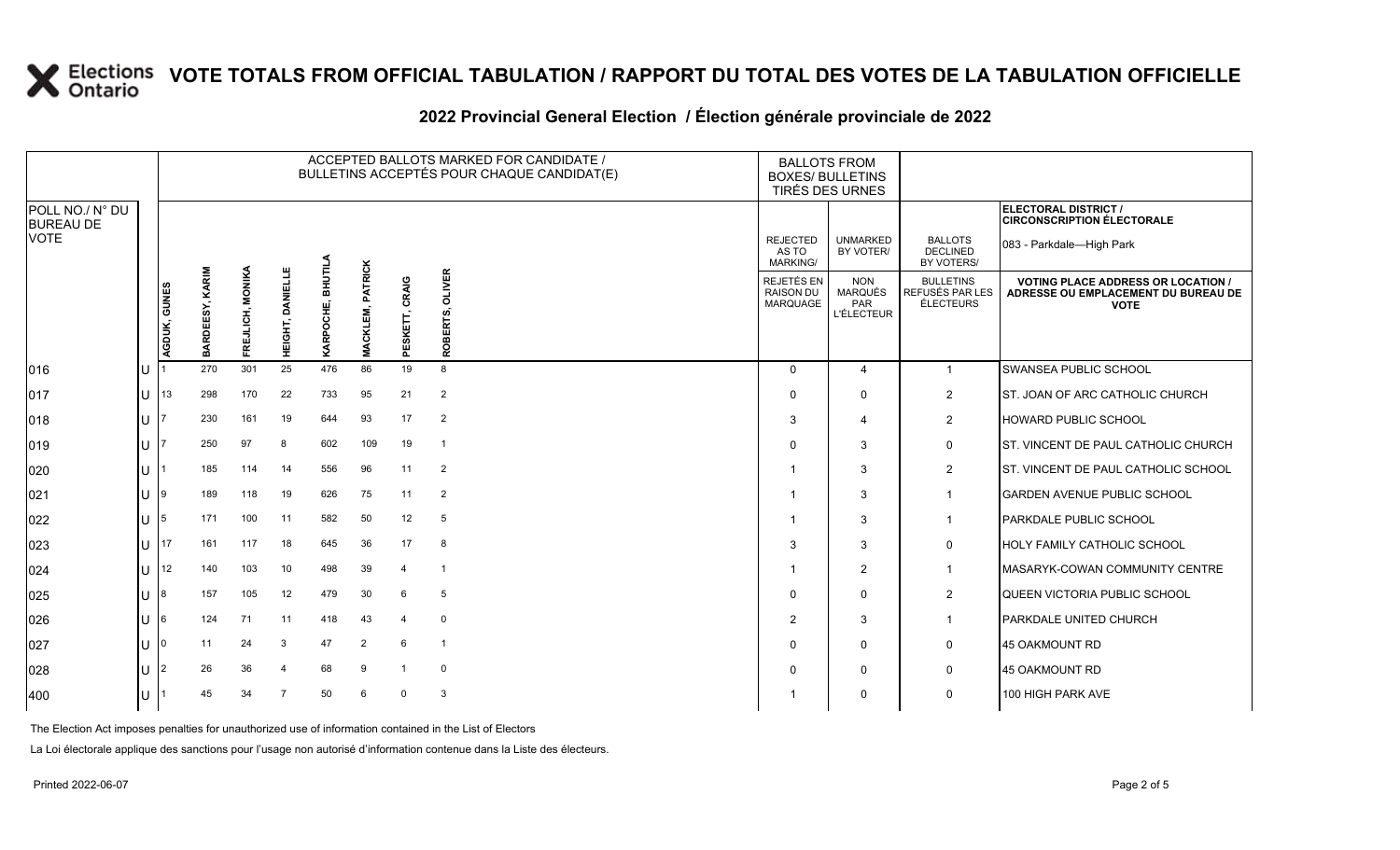### **2022 Provincial General Election / Élection générale provinciale de 2022**

|                                     |        |              |                           |                  |                  |                   |                         | ACCEPTED BALLOTS MARKED FOR CANDIDATE /<br>BULLETINS ACCEPTÉS POUR CHAQUE CANDIDAT(E) |                           | <b>BALLOTS FROM</b><br><b>BOXES/ BULLETINS</b><br>TIRÉS DES URNES |                                                   |                                                  |                                                                                                 |
|-------------------------------------|--------|--------------|---------------------------|------------------|------------------|-------------------|-------------------------|---------------------------------------------------------------------------------------|---------------------------|-------------------------------------------------------------------|---------------------------------------------------|--------------------------------------------------|-------------------------------------------------------------------------------------------------|
| POLL NO./ N° DU<br><b>BUREAU DE</b> |        |              |                           |                  |                  |                   |                         |                                                                                       |                           |                                                                   |                                                   |                                                  | <b>ELECTORAL DISTRICT /</b><br><b>CIRCONSCRIPTION ÉLECTORALE</b>                                |
| <b>VOTE</b>                         |        |              |                           |                  |                  |                   |                         |                                                                                       |                           | <b>REJECTED</b><br>AS TO<br><b>MARKING/</b>                       | <b>UNMARKED</b><br>BY VOTER/                      | <b>BALLOTS</b><br><b>DECLINED</b><br>BY VOTERS/  | 083 - Parkdale-High Park                                                                        |
|                                     |        | AGDUK, GUNES | <b>KARIM</b><br>BARDEESY, | FREJLICH, MONIKA | HEIGHT, DANIELLE | KARPOCHE, BHUTILA | <b>MACKLEM, PATRICK</b> | CRAIG<br>ESKETT,<br>$\overline{\mathbf{a}}$                                           | <b>OLIVER</b><br>ROBERTS, | REJETÉS EN<br><b>RAISON DU</b><br>MARQUAGE                        | <b>NON</b><br>MARQUÉS<br>PAR<br><b>L'ÉLECTEUR</b> | <b>BULLETINS</b><br>REFUSÉS PAR LES<br>ÉLECTEURS | <b>VOTING PLACE ADDRESS OR LOCATION /</b><br>ADRESSE OU EMPLACEMENT DU BUREAU DE<br><b>VOTE</b> |
| 401                                 | $\cup$ |              | 19                        | 11               | $\mathbf{0}$     | 73                | 5                       | $\mathbf{1}$                                                                          | $\mathbf 0$               | $\Omega$                                                          | $\mathbf{0}$                                      | $\mathbf 0$                                      | 95 HIGH PARK AVE                                                                                |
| 402                                 | lU.    | <u> 2</u>    | 42                        | 25               |                  | 81                | $\overline{7}$          | 5                                                                                     | $\overline{2}$            | 3                                                                 | $\mathbf 0$                                       | $\mathbf{1}$                                     | 299 GLENLAKE AVE                                                                                |
| 403                                 | lU.    | 12.          | 41                        | 23               | $\overline{4}$   | 108               | 14                      | $\mathbf 0$                                                                           | $\overline{1}$            | 0                                                                 | $\mathbf 0$                                       | 0                                                | 255 GLENLAKE AVE                                                                                |
| 404                                 | ΙU     |              | 35                        | 24               | $\overline{1}$   | 116               | 8                       | $\overline{4}$                                                                        | $\overline{0}$            |                                                                   | $\mathbf 0$                                       | 0                                                | 65 HIGH PARK AVE                                                                                |
| 405                                 | U      |              | 37                        | 20               | $\overline{1}$   | 77                | $\overline{7}$          | $\mathbf 0$                                                                           | $\overline{2}$            | $\mathbf 0$                                                       | 1                                                 | $\overline{2}$                                   | 111 PACIFIC AVE                                                                                 |
| 406                                 | U      | I٥           | 10                        | 16               | $\mathbf 0$      | 53                | 21                      | $\mathbf 0$                                                                           | $\overline{1}$            | 0                                                                 | $\mathbf 0$                                       | 0                                                | 66 OAKMOUNT RD                                                                                  |
| 407                                 | ΠT     |              | 33                        | 33               | -1               | 55                | 11                      | $\overline{1}$                                                                        | 3                         |                                                                   | 4                                                 | 0                                                | 60 MOUNTVIEW AVE                                                                                |
| 408                                 | U      |              | 16                        | 24               |                  | 73                | 5                       | $\overline{1}$                                                                        | $\mathbf 0$               | 0                                                                 | $\mathbf 0$                                       | 0                                                | 35 HIGH PARK AVE                                                                                |
| 409                                 | ΙU     |              | 22                        | 17               |                  | 57                | 5                       | $\overline{2}$                                                                        | $\overline{1}$            | $\mathbf 0$                                                       | $\mathbf 0$                                       | $\mathbf{1}$                                     | 66 PACIFIC AVE                                                                                  |
| 410                                 | ΠT     |              | 14                        | 30               | 12               | 60                | $\overline{4}$          | $\overline{2}$                                                                        | $\overline{2}$            |                                                                   | $\Omega$                                          | 0                                                | 22 OAKMOUNT RD                                                                                  |
| 411                                 | lU.    |              | 28                        | 22               |                  | 50                | 5                       | $\mathbf 0$                                                                           | $\mathbf 0$               | 0                                                                 | 0                                                 | 0                                                | 20 GOTHIC AVE                                                                                   |
| 412                                 | U      |              | 30                        | 34               | $\overline{2}$   | 96                | 9                       | $\overline{2}$                                                                        | $\overline{2}$            | 0                                                                 | $\mathbf 0$                                       | $\mathbf{1}$                                     | 35 ORMSKIRK AVE                                                                                 |
| $ 413\rangle$                       | ΠT     | 12           | 50                        | 52               | 8                | 99                | 12                      | $\overline{4}$                                                                        | $\mathbf 0$               |                                                                   | $\mathbf 0$                                       | $\overline{1}$                                   | 60 SOUTHPORT ST                                                                                 |
| 414                                 | U      |              | 38                        | 26               | $\Omega$         | 48                | $\overline{4}$          | $\overline{2}$                                                                        | $\mathbf 0$               | 0                                                                 | 0                                                 | 0                                                | 1 RIPLEY AVE                                                                                    |

The Election Act imposes penalties for unauthorized use of information contained in the List of Electors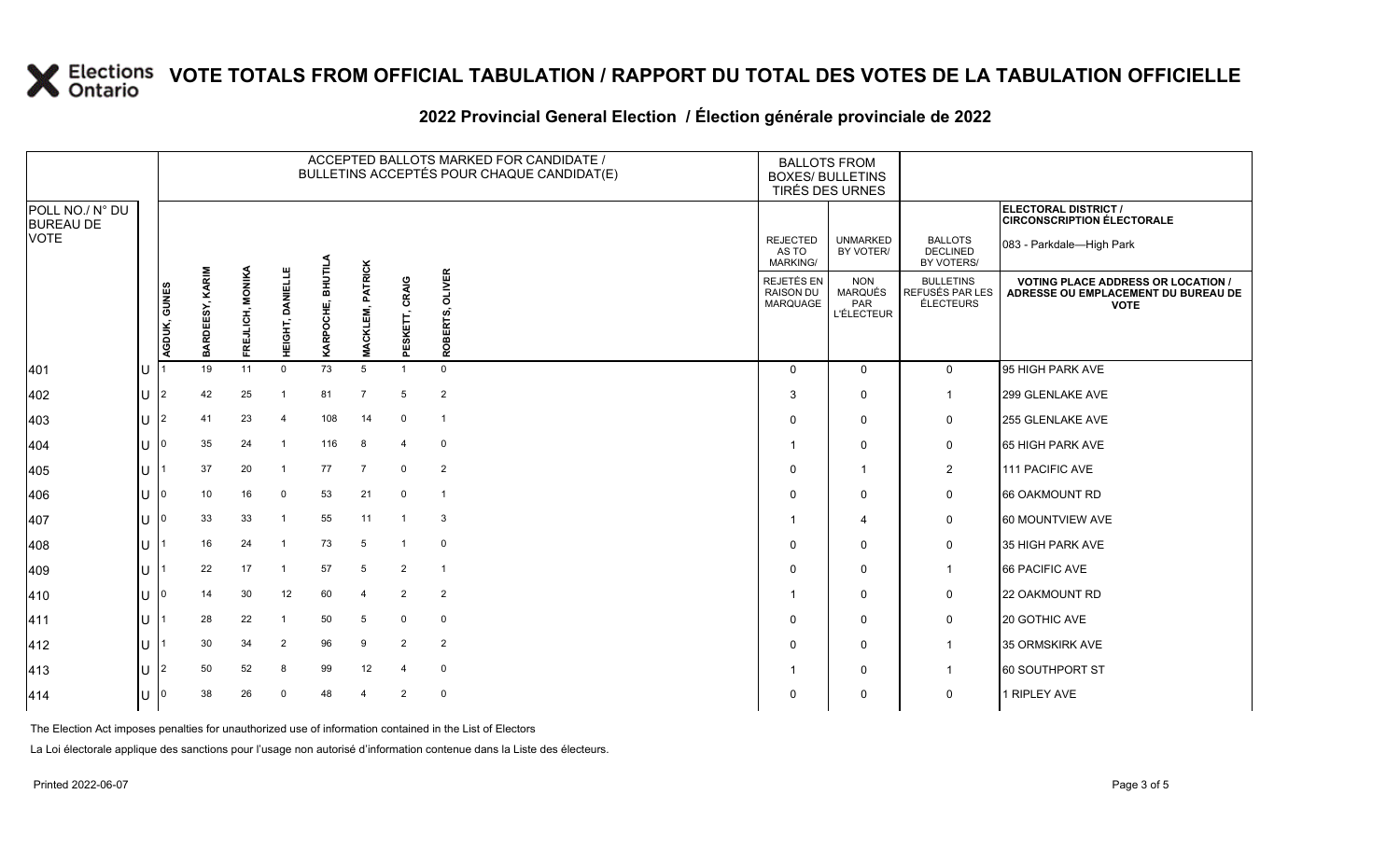### **2022 Provincial General Election / Élection générale provinciale de 2022**

|                                     |     |                |                 |                  |                  |                   |                               | ACCEPTED BALLOTS MARKED FOR CANDIDATE /<br>BULLETINS ACCEPTÉS POUR CHAQUE CANDIDAT(E) | <b>BOXES/ BULLETINS</b>   | <b>BALLOTS FROM</b><br><b>TIRÉS DES URNES</b>     |                                                   |                                                         |                                                                                                 |
|-------------------------------------|-----|----------------|-----------------|------------------|------------------|-------------------|-------------------------------|---------------------------------------------------------------------------------------|---------------------------|---------------------------------------------------|---------------------------------------------------|---------------------------------------------------------|-------------------------------------------------------------------------------------------------|
| POLL NO./ N° DU<br><b>BUREAU DE</b> |     |                |                 |                  |                  |                   |                               |                                                                                       |                           |                                                   |                                                   |                                                         | ELECTORAL DISTRICT /<br><b>CIRCONSCRIPTION ÉLECTORALE</b>                                       |
| <b>VOTE</b>                         |     |                |                 |                  |                  |                   |                               |                                                                                       |                           | <b>REJECTED</b><br>AS TO<br><b>MARKING/</b>       | <b>UNMARKED</b><br>BY VOTER/                      | <b>BALLOTS</b><br><b>DECLINED</b><br>BY VOTERS/         | 083 - Parkdale-High Park                                                                        |
|                                     |     | AGDUK, GUNES   | BARDEESY, KARIM | FREJLICH, MONIKA | HEIGHT, DANIELLE | KARPOCHE, BHUTILA | <b>PATRICK</b><br>CKLEM,<br>Š | SKETT, CRAIG<br>ā.                                                                    | <b>OLIVER</b><br>ROBERTS, | <b>REJETÉS EN</b><br><b>RAISON DU</b><br>MARQUAGE | <b>NON</b><br>MARQUÉS<br>PAR<br><b>L'ÉLECTEUR</b> | <b>BULLETINS</b><br>REFUSÉS PAR LES<br><b>ÉLECTEURS</b> | <b>VOTING PLACE ADDRESS OR LOCATION /</b><br>ADRESSE OU EMPLACEMENT DU BUREAU DE<br><b>VOTE</b> |
| 415                                 | lu  |                | 61              | 20               |                  | 52                | 5                             |                                                                                       | 3                         | $\Omega$                                          | 2                                                 | $\mathbf{0}$                                            | 20 WEST LODGE AVE                                                                               |
| 416                                 | lu  |                | 70              | 19               | $\overline{4}$   | 37                | $\overline{4}$                | $\overline{2}$                                                                        | 3                         |                                                   | $\Omega$                                          | 0                                                       | 245 DUNN AVE                                                                                    |
| 700                                 | lu  |                | 21              | 26               | 3                | 10                | $\overline{1}$                | $\mathbf 0$                                                                           | 2                         |                                                   | $\overline{1}$                                    | $\overline{1}$                                          | <b>RUNNYMEDE HEALTHCARE CENTRE</b>                                                              |
| 701                                 | lu  |                | 12              | 12               | $\mathbf 0$      | $\overline{7}$    | $\overline{2}$                | 2                                                                                     | $\mathbf 0$               | $\Omega$                                          | $\mathbf 0$                                       | $\mathbf 0$                                             | <b>VILNIUS MANOR</b>                                                                            |
| 702                                 | Iп  | $\overline{2}$ | 25              | 21               | $\overline{1}$   | 24                | $\overline{7}$                | 3                                                                                     | $\mathbf 0$               | $\Omega$                                          | $\mathbf{0}$                                      | $\mathbf 0$                                             | LOYOLA ARRUPE CORPORATION - 1709<br><b>BLOOR</b>                                                |
| 703                                 | lu  | $\mathbf{3}$   | 38              | 17               | $\overline{1}$   | 27                | $\overline{7}$                | $\mathbf 0$                                                                           | $\mathbf 0$               | 3                                                 | $\mathbf 0$                                       | $\mathbf 0$                                             | CHARTWELL GRENADIER RETIREMENT<br><b>RESIDENCE</b>                                              |
| 704                                 | lu  |                | 24              | 43               | 5                | 14                | 6                             | $\overline{4}$                                                                        | $\mathbf 0$               | 2                                                 | $\mathbf 0$                                       | $\mathbf 0$                                             | <b>COPERNICUS LODGE</b>                                                                         |
| 705                                 | Iυ. |                | 11              | $\overline{4}$   | -1               | 12                | $\mathbf 0$                   | $\overline{1}$                                                                        | $\overline{1}$            | $\Omega$                                          | $\mathbf{0}$                                      | 0                                                       | <b>BONAR PARKDALE PLACE</b>                                                                     |
| 706                                 | lu  |                | 15              | 10               | $\mathbf 0$      | 8                 | 3                             | $\mathbf 0$                                                                           | $\mathbf 0$               | $\Omega$                                          | $\mathbf 0$                                       | 0                                                       | <b>ELM GROVE LIVING CENTRE</b>                                                                  |
| 707                                 | Iυ  |                | 9               | 24               | 6                | $\overline{7}$    | 5                             | $\mathbf 0$                                                                           | $\mathbf 0$               | $\Omega$                                          | $\mathbf{0}$                                      | $\mathbf 0$                                             | <b>CATHEDRAL PLACE</b>                                                                          |
| 708                                 | lu  |                | $\overline{7}$  | $\Omega$         | $\Omega$         | $\overline{4}$    | $\overline{0}$                | $\mathbf 0$                                                                           | $\overline{1}$            |                                                   | 0                                                 | $\mathbf 0$                                             | CHARTWELL WHITE EAGLE L.T.C.<br><b>RESIDENCE</b>                                                |
| 709                                 | lu  |                | 5               | 6                | $\Omega$         | 9                 | $\overline{2}$                | $\Omega$                                                                              | $\mathbf 0$               | $\Omega$                                          | 0                                                 | 0                                                       | <b>SPRINGHURST MANOR</b>                                                                        |
| 710                                 | lυ  |                | 6               | $\Omega$         | $\overline{1}$   | $\overline{2}$    | $\overline{1}$                | $\overline{1}$                                                                        | $\mathbf 0$               | 8                                                 | $\mathbf 0$                                       | $\mathbf 0$                                             | NORWOOD NURSING HOME                                                                            |

The Election Act imposes penalties for unauthorized use of information contained in the List of Electors